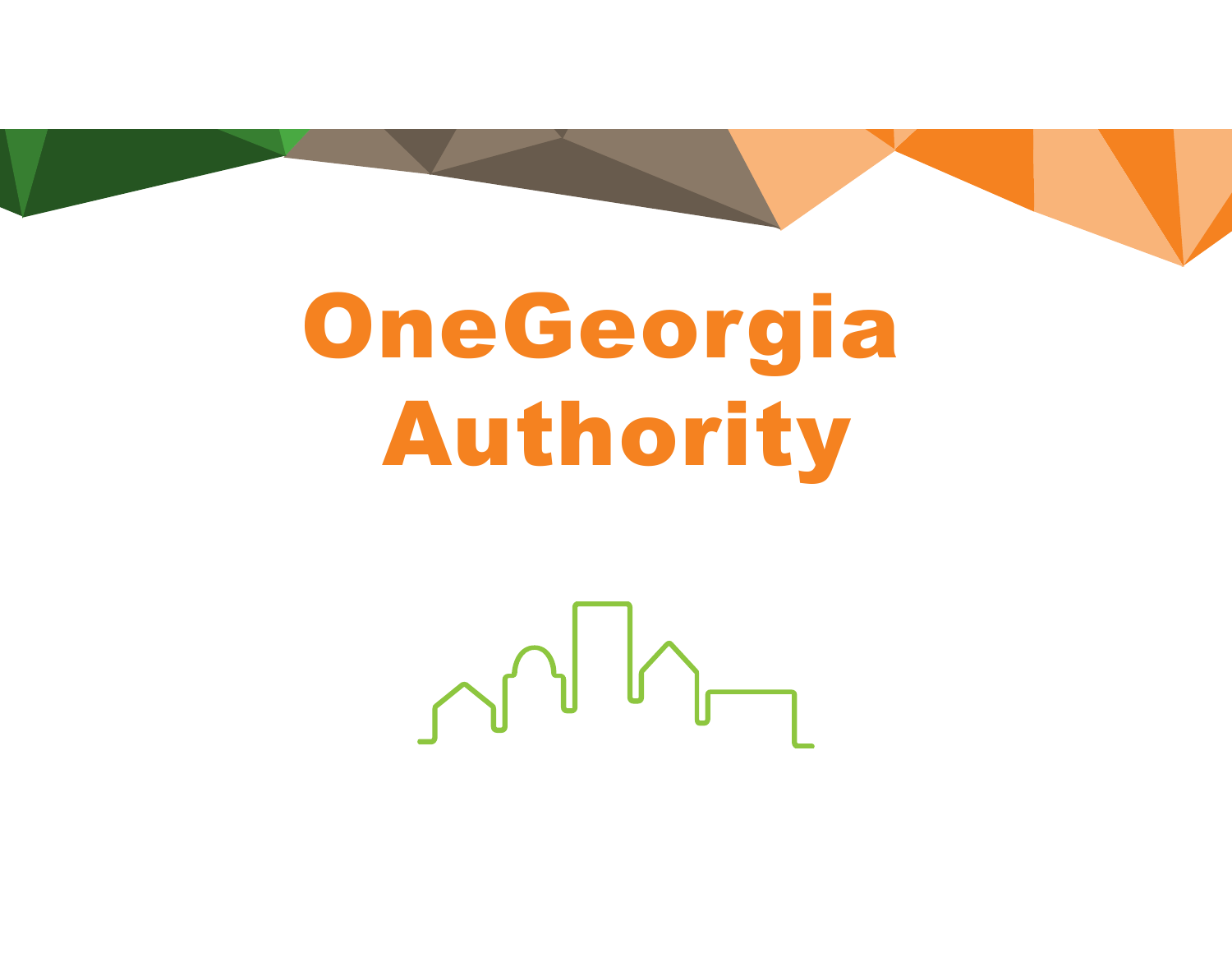### OneGeorgia Team

•**Gina Webb, OneGeorgia Director gina.webb@dca.ga.gov**

•**Christy Middleton, OneGeorgia Grants Coordinator christy.middleton@dca.ga.gov**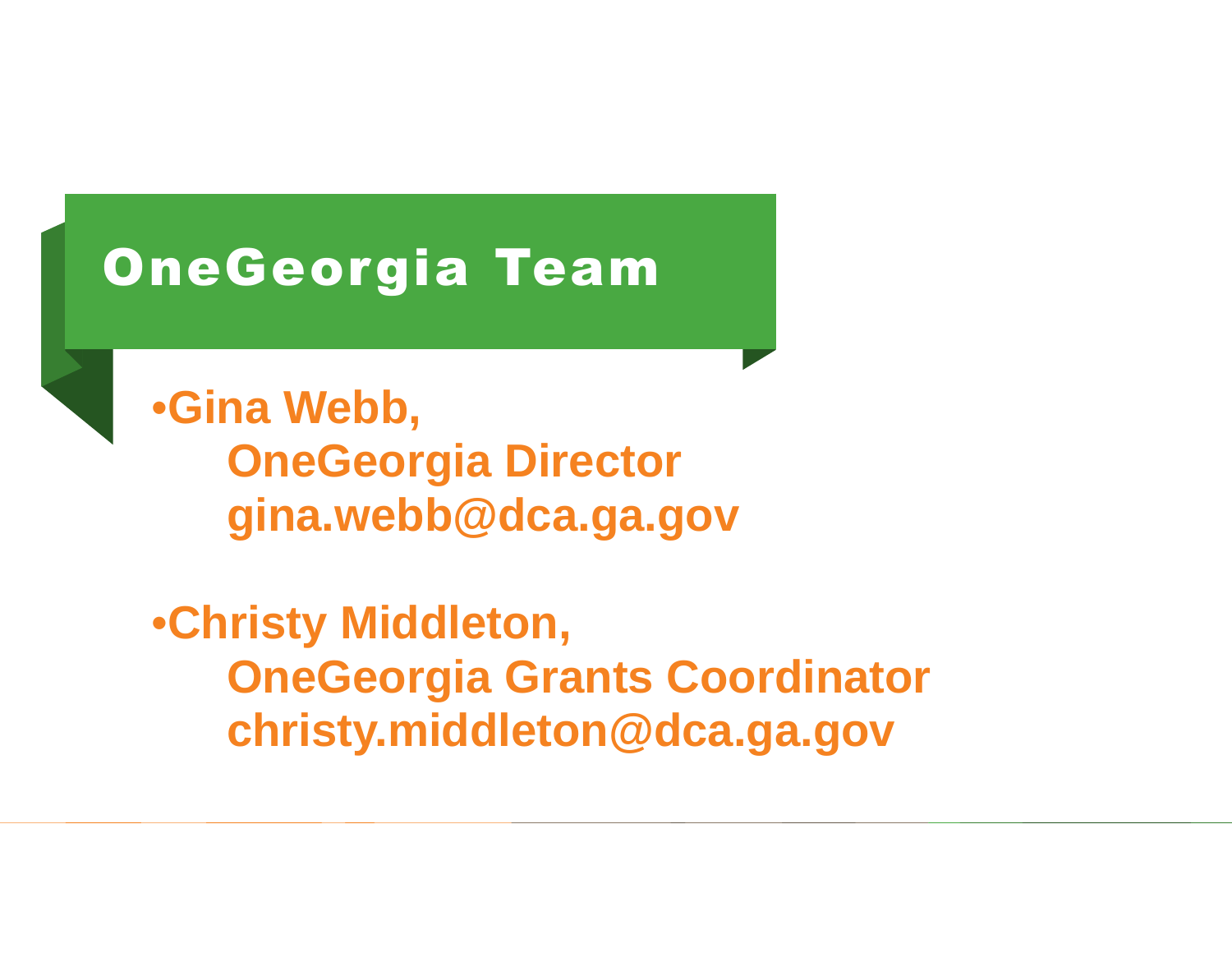## Who is OneGeorgia Authority?

- OneGeorgia provides grants and loans towards infrastructure improvements to catalyze economic development.
- The **goal of the OneGeorgia Authority is to offer financial partnerships with rural communities** to create strong economies in various business sectors, allowing new and existing industries, both large and small, to flourish.
- OneGeorgia is bridging Georgia's economic divide by ensuring balanced growth across the state helping to guarantee that all Georgians have access to economic opportunities in their own communities.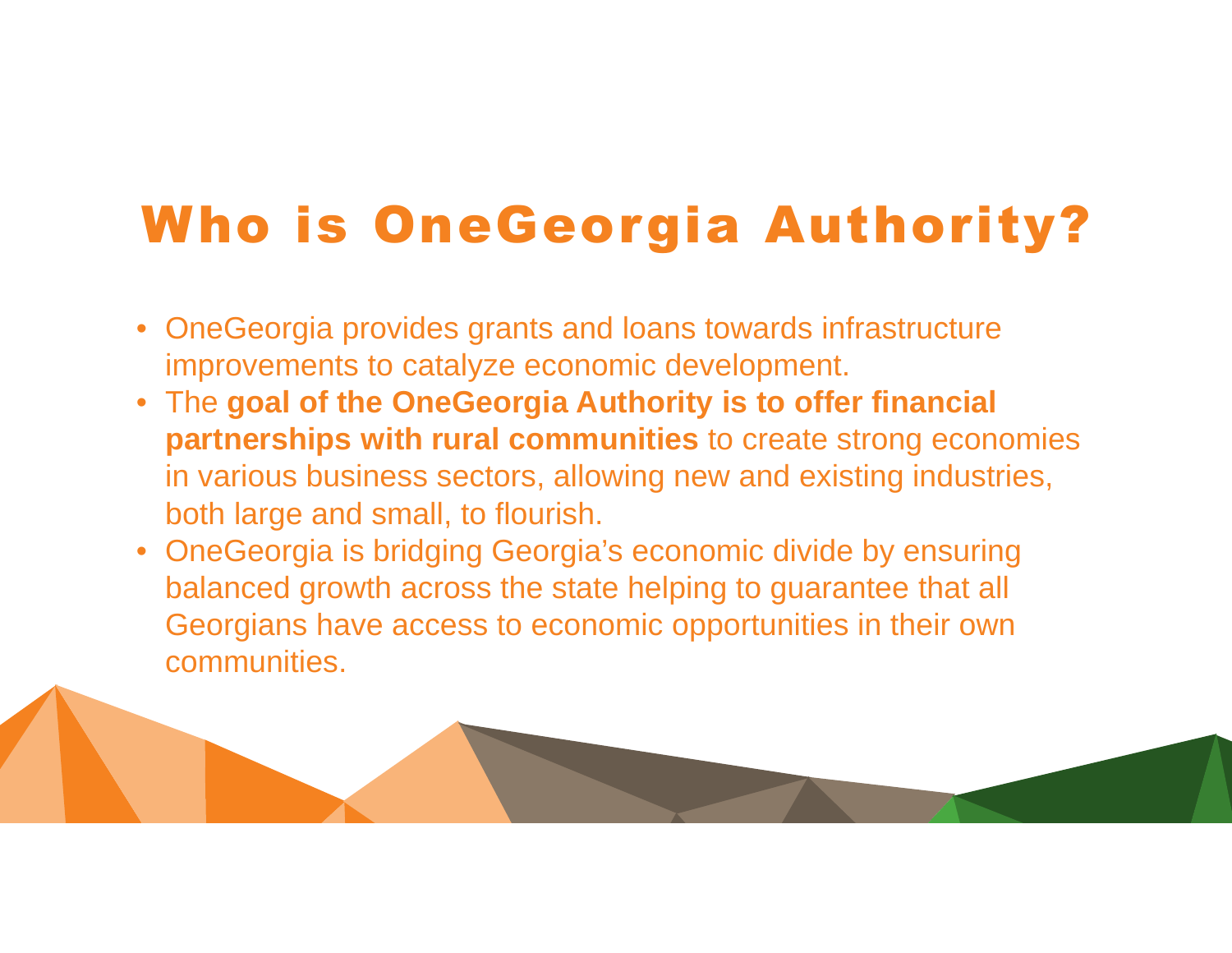### **Our** Purpose

The OneGeorgia Authority (OGA) exists to promote the health, welfare, safety, and economic security of the state's rural citizens through the development and retention of employment opportunities in rural areas and the enhancement of the infrastructures which accomplish that goal.

Funding is provided through the EDGE, Equity, Rural Innovation, and Broadband grant programs.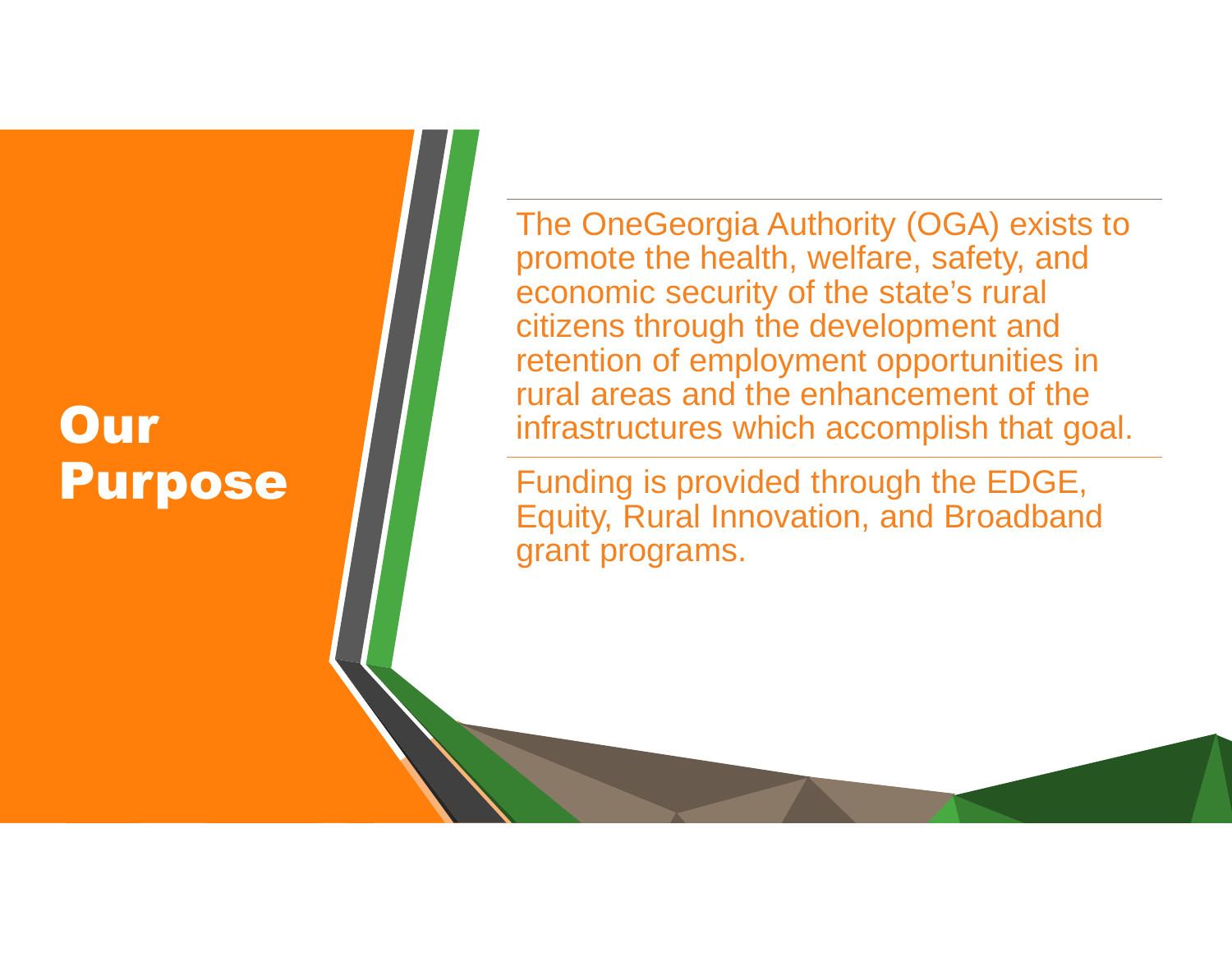#### Who is Eligible?

Local governments, government authorities and joint development authorities in rural counties that experience high poverty rates are eligible for OGA funding.

All counties depicted as 'Eligible' on the map above can submit applications for OGA funding. 'Conditionally eligible' counties may submit applications that have regional benefit, provided they demonstrate support from an adjacent community or communities that are eligible.

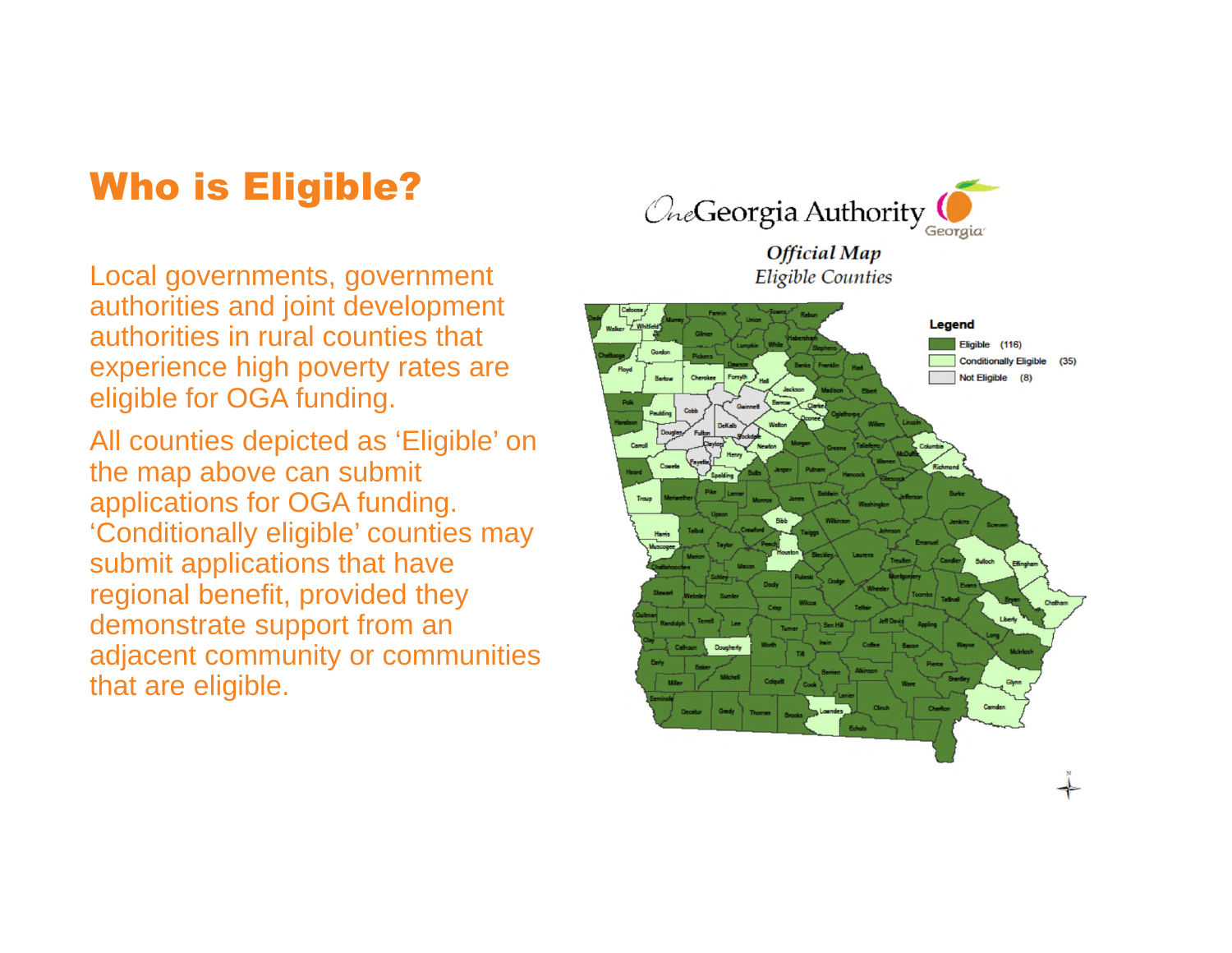# Our Grant Programs

- Equity
- EDGE
- Rural Innovation
- Broadband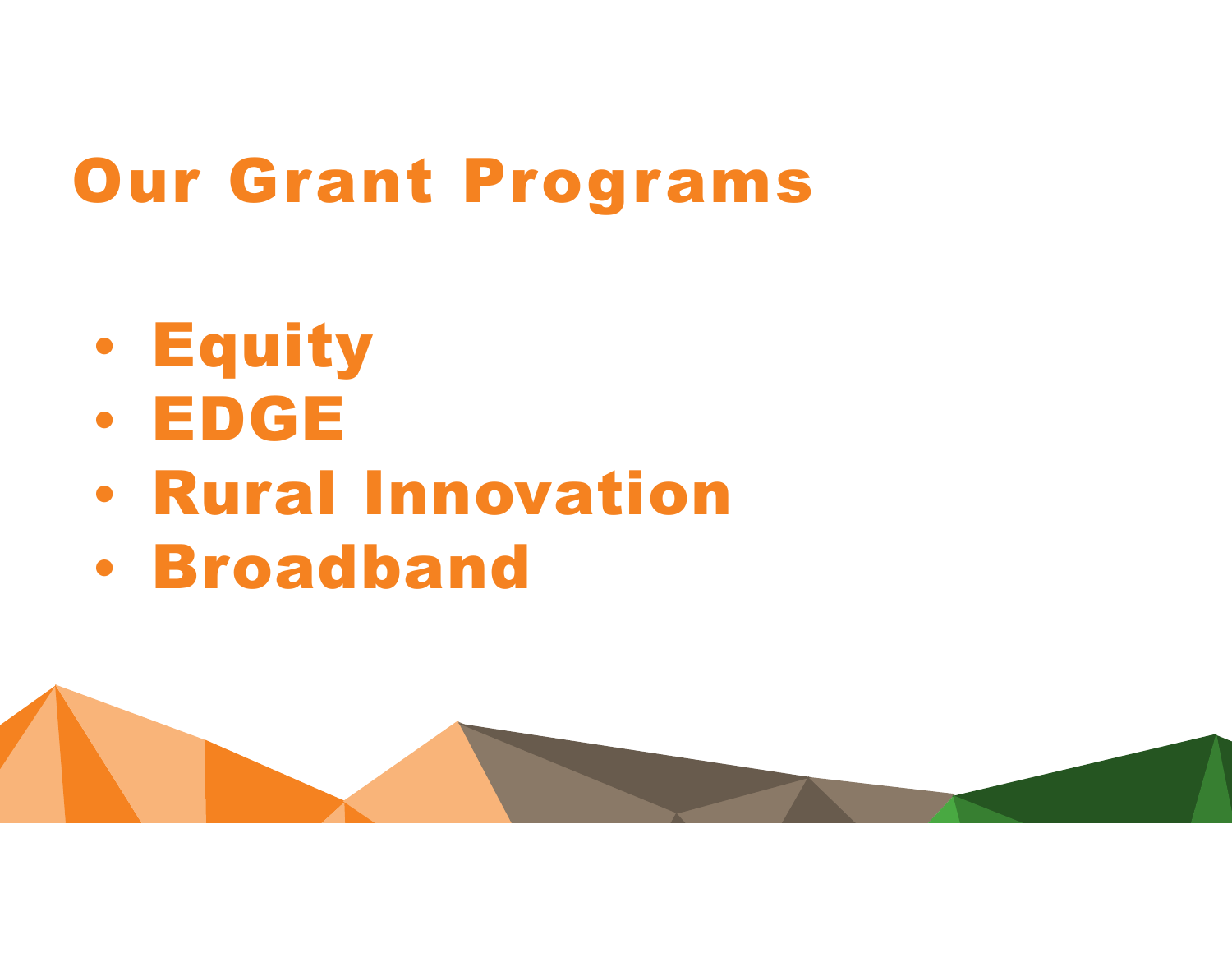# Equity Program

• The Equity program provides financial assistance to eligible applicants in the form of grants for publicly owned infrastructure or loans for projects such as building construction and equipment. Funded projects are intended to develop capacity for local economic development and to enhance regional competitiveness. The Equity fund invests in projects such as water and sewer infrastructure; road, rail, and street improvements; and industrial sites, technology, and equipment.

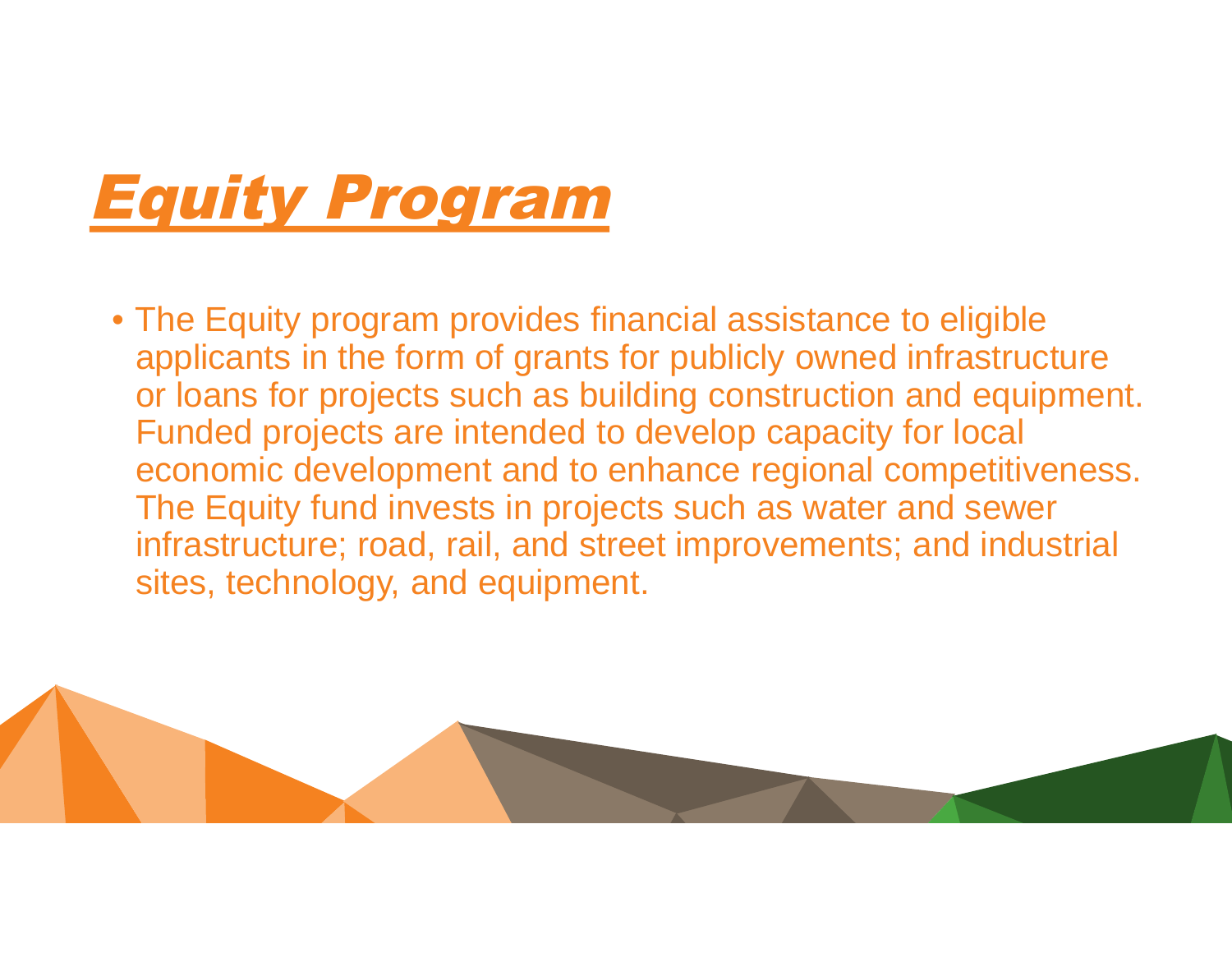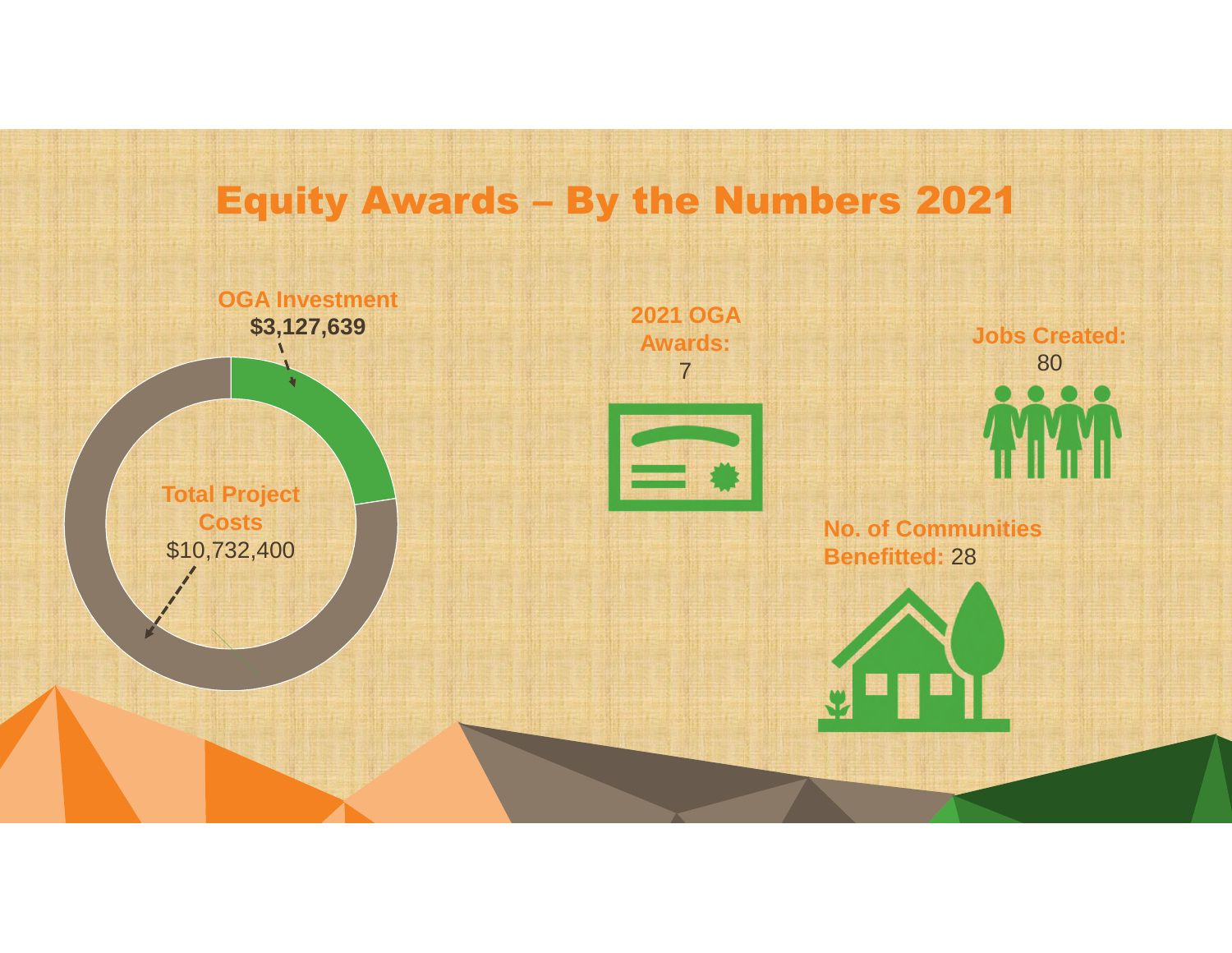

#### Equity - Success Story

#### Red Hills Business Park

• Red Hills Business Park was completed in 2016 in Thomasville Thomas County and includes 293 acres. It was built with city, county and state funds and is now GRAD Ready and shovel ready with water, sewer, electric, roads and fiber provided by the City of Thomasville. Total project costs were \$17 million, \$500,000 of which was provided by the OneGeorgia Authority. The park is owned and operated by the Thomasville Payroll Development Authority and now has four projects committed, all will break ground in the first quarter of 2022.

• Projects include an environmental waste company (12 jobs), an IT company that installs light and sound systems to government, schools, and nonprofits (20 jobs), a high-end wood and cabinet specialist (15 jobs) and the largest project committed is an Ashley Furniture distribution Center which will be 150,000 square feet and 175 jobs.

• Additionally, there are three other prospects in the pipeline, two from the gun industry and one provides organic food for livestock. Last, the Thomasville Development Authority is in the planning stage and considering building a 100,000 square foot spec building in the park.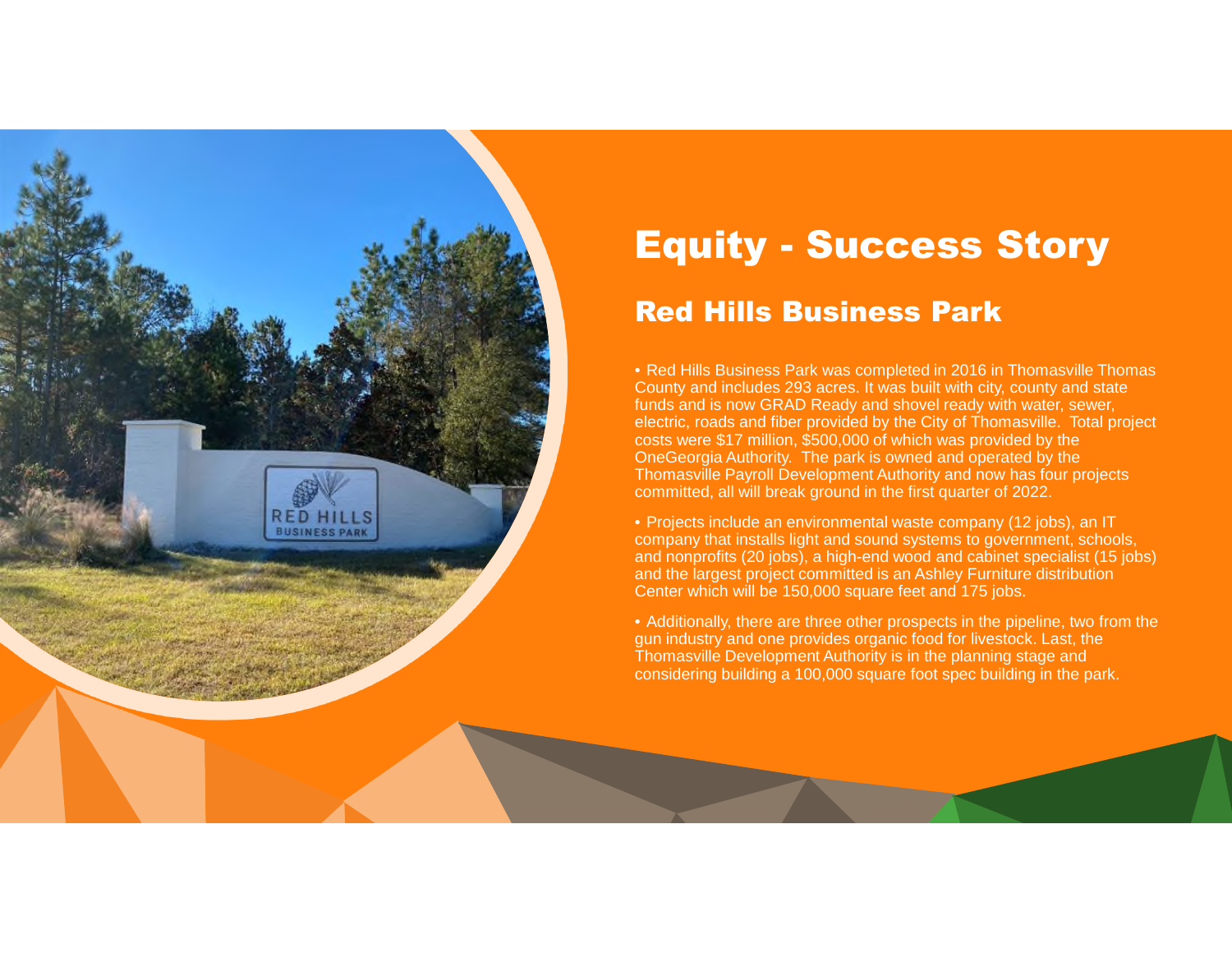#### Enhancing Regional Competitiveness

Piedmont Pkwy

- Piedmont Regional Industrial Park is a publicly owned industrial development. The Park is home to companies such as Hitachi Astemo, Walmart Distribution Center, Tucker Door & Trim, Flexo<br>and Minerva Beauty; combined thes
- The Development Authority of Walton County spent money to<br>provide necessary resources of water, sewer, natural gas,<br>electricity, and fiber optics to attract industries. Three pad-ready<br>sites were created on the interior
- With the help of the OneGeorgia Authority award, Piedmont<br>Regional Industrial Park has an additional entrance which eased<br>traffic flow and allowed for easier access for public safety<br>vehicles, increased employee vehicles investment.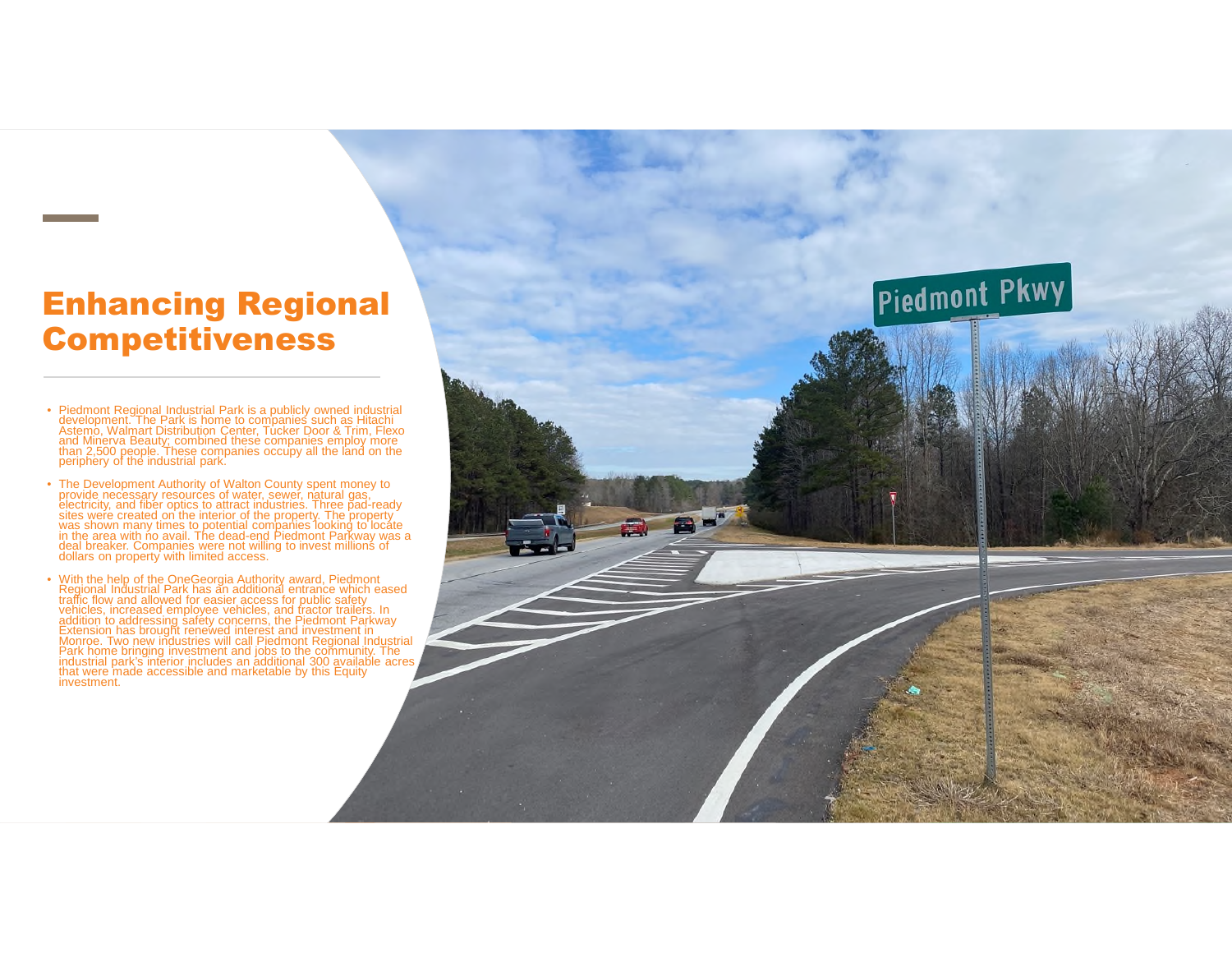

- EDGE Funds provide financial assistance to eligible applicants that are being considered as a relocation or expansion site and where Georgia is competing with another state for location of a project.
- These funds promote the health, welfare, safety and economic security of the citizens of the state through the creation and/or retention of employment opportunities.
- A local development authority must apply for an EDGE application and the grant must be supported by a recommendation letter from the Georgia Department of Economic Development.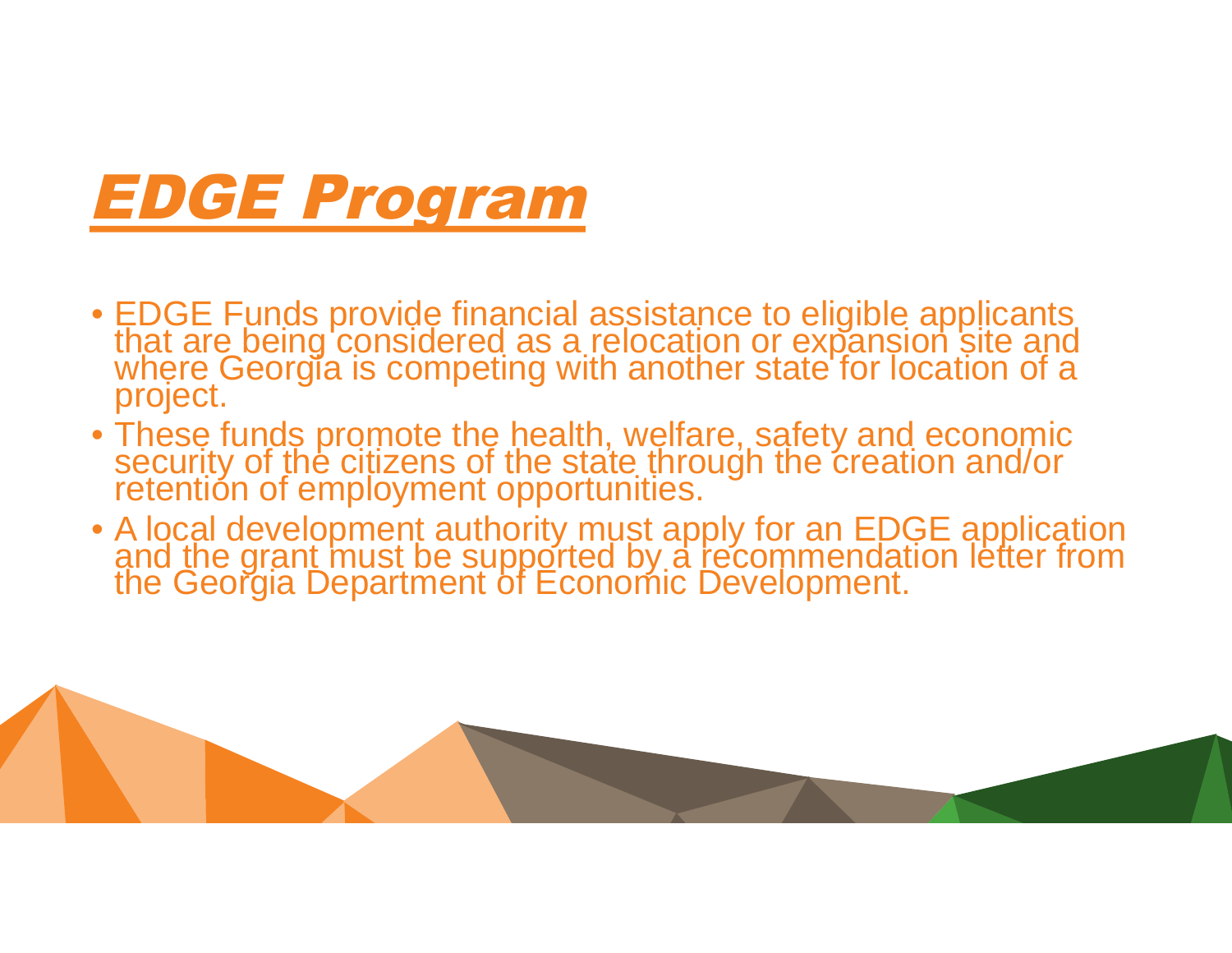#### EDGE Awards – By the numbers 2021

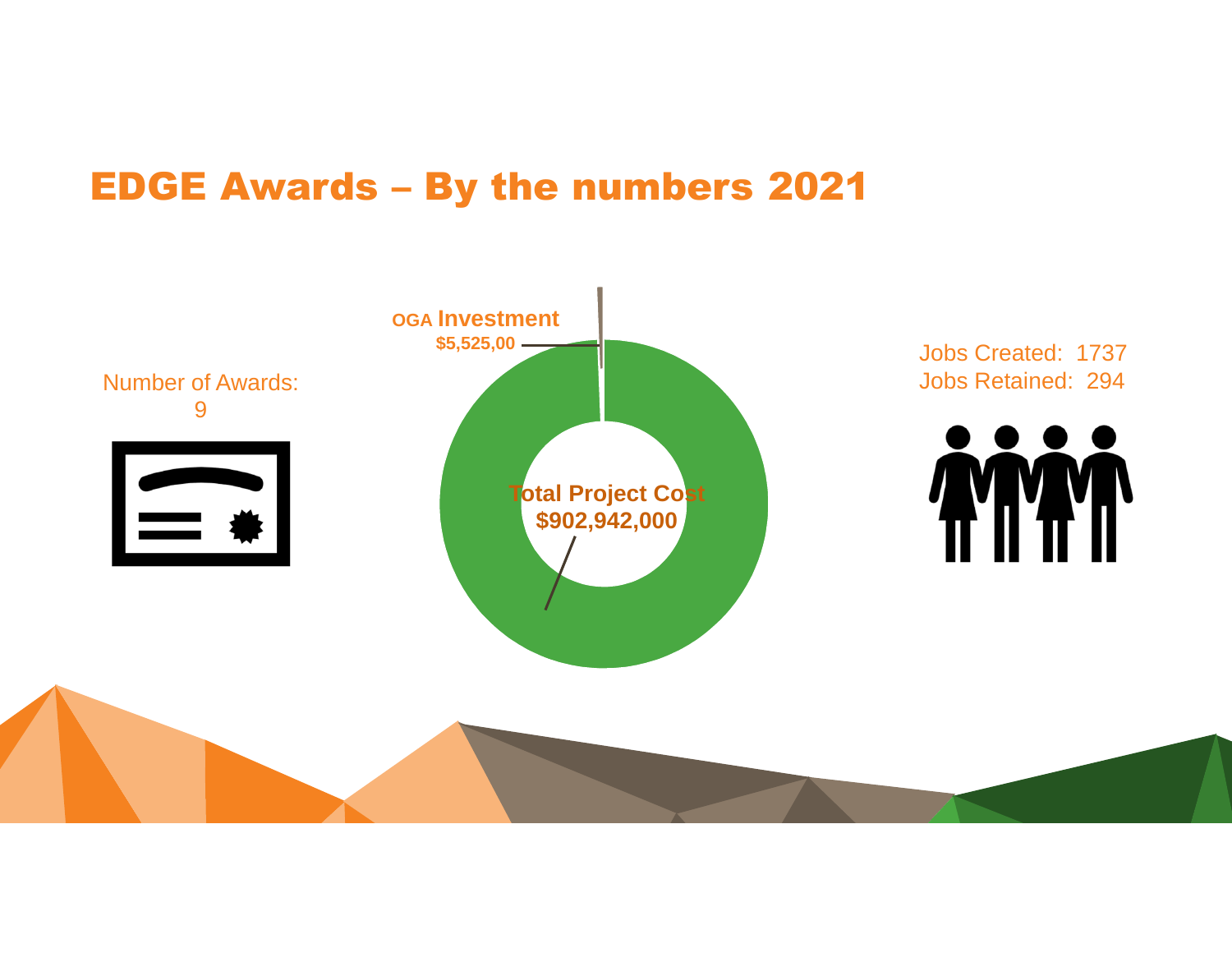#### Jobs Created/Retained 2021

Rome Floyd Development Authority/ Ball Corporation- created 187 jobs/retained 174 jobs

Development Authority of Bartow County/Chick-fil-A Supply LLC- creating 300 jobs

Macon-Bibb County Industrial Authority/Dean Baldwin Painting Limited Partnership, creating 115 jobs

Dalton-Whitfield County Joint Development Authority/GEDIA Georgia, LLC-creating 200 jobs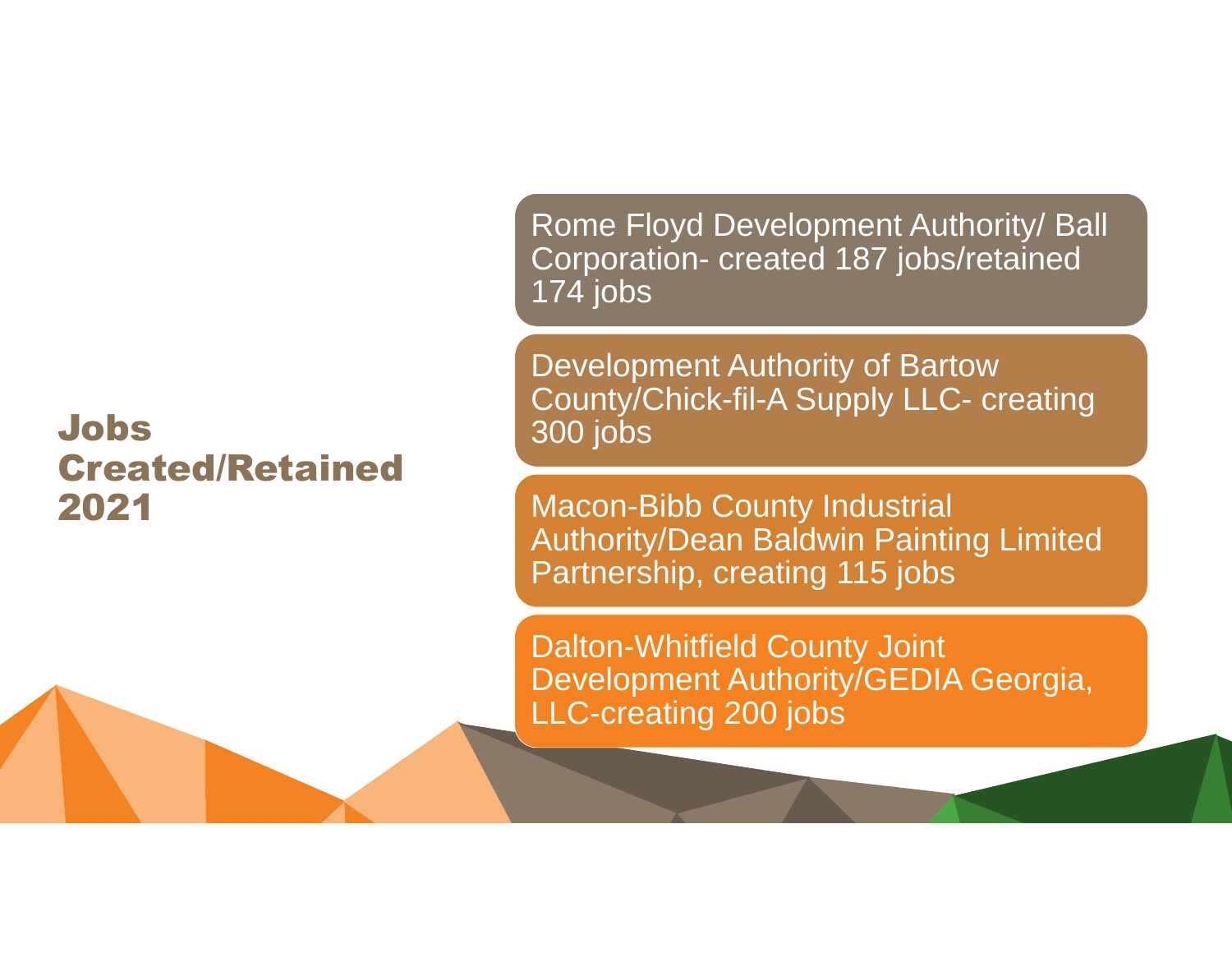#### Jobs Created/Retained 2021 Continued

Rome Floyd Development Authority/Kerry Inc.-creating 120 jobs/retaining 120 jobs

Hart County Industrial Building Authority/Nestle Purina PetCare Companycreating 240 jobs

Development Authority of Gordon County/Teklas USA, Inc- creating 120 new jobs

Emanuel County Development Authority/Wincore Window Company, LLCcreated 250 jobs.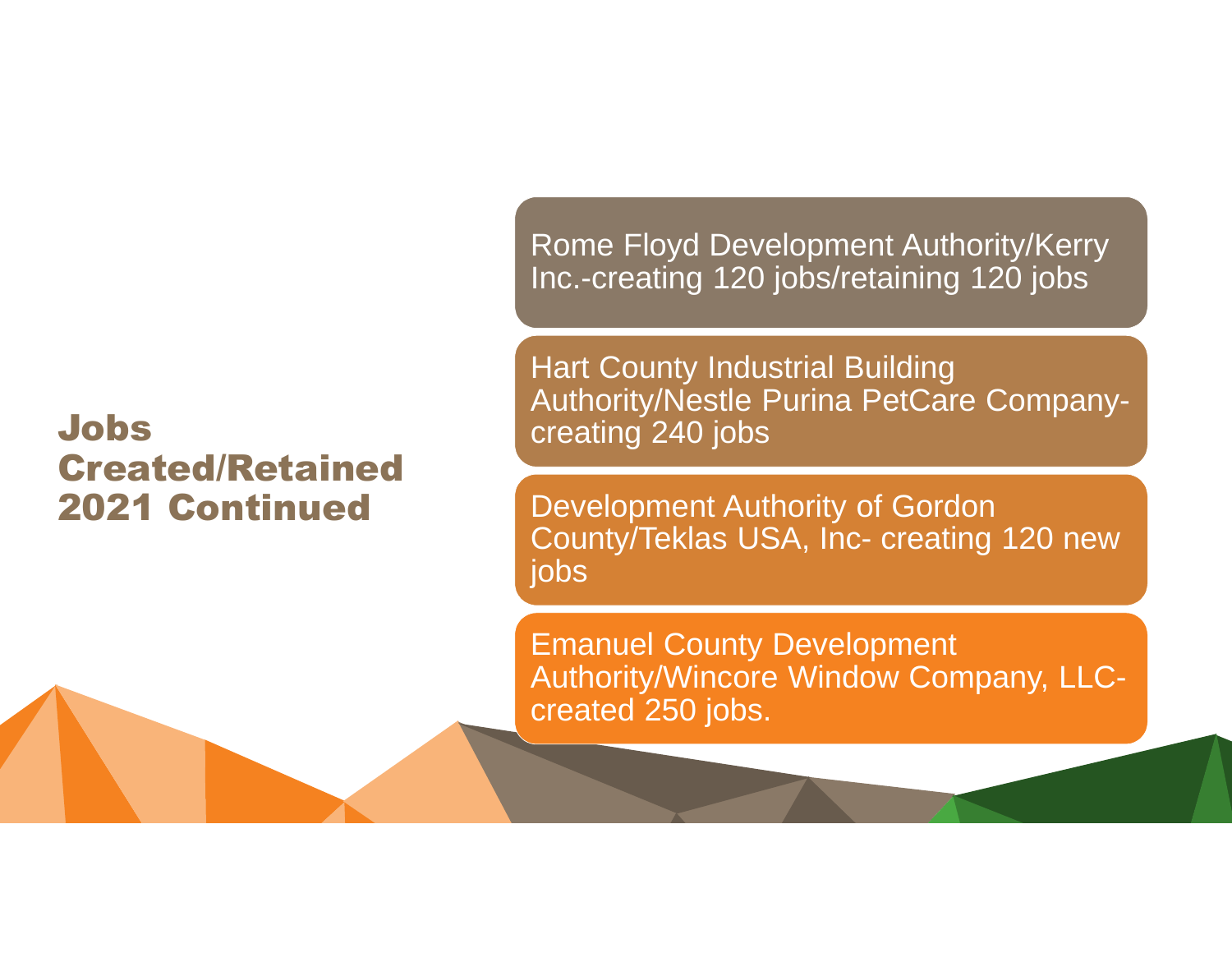#### Manufacturing Facilities and Distribution Centers:

#### **Manufacturing Facilities:**

- Ball Corporation
- Dean Baldwin Painting Limited **Partnership**
- GEDIA Georgia, LLC
- Kerry Inc.
- Spring Mountain Center, LLC
- Teklas USA, Inc
- Wincore Window Company, LLC

#### **Distribution Centers:**

- Chick-Fil-A Supply LLC
- Nestle Purina Petcare Company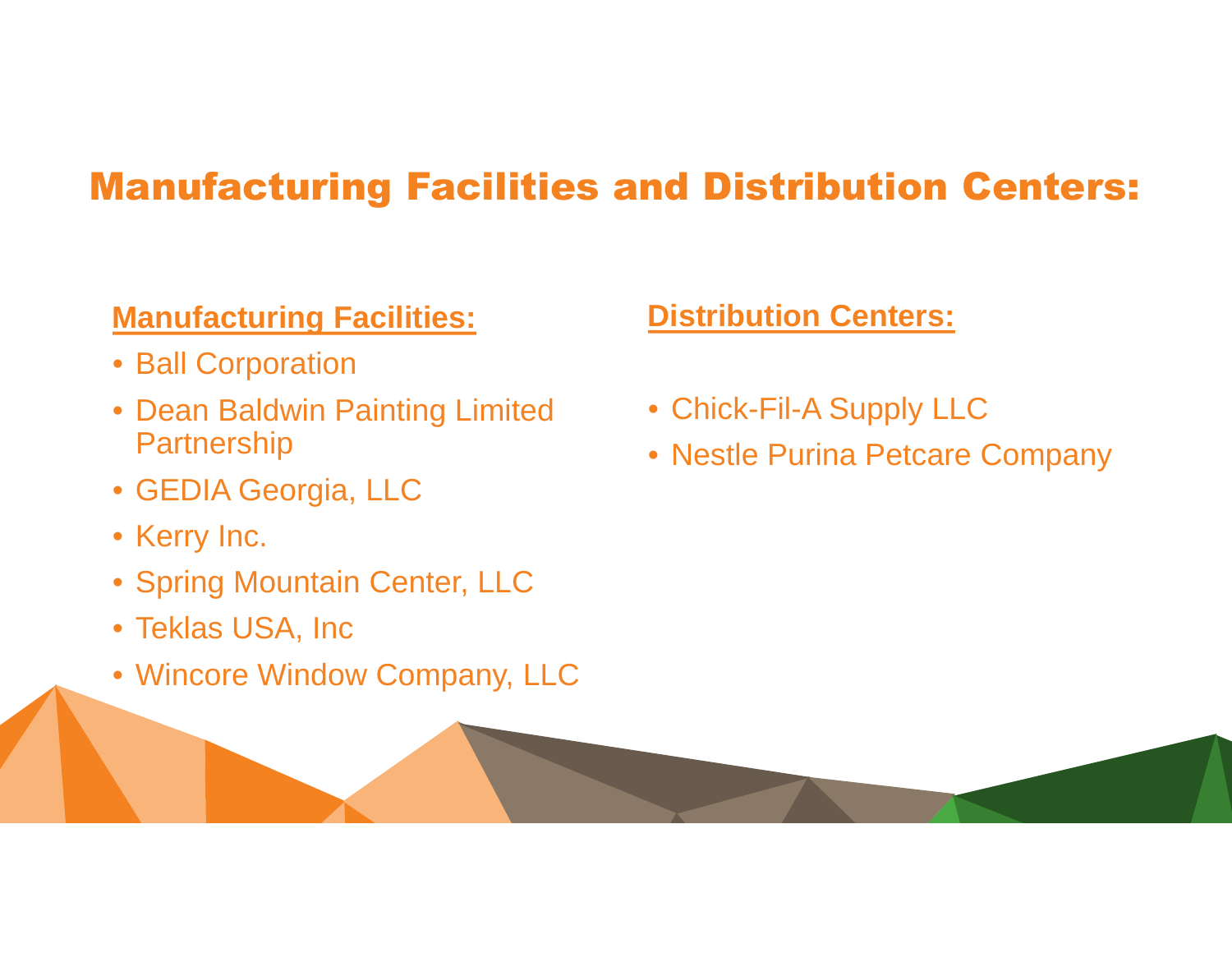

#### Bryon County Mega Site

- In May, OGA in partnership with the Savannah Harbor-Interstate 16 Corridor Joint Development Authority purchased a 2,284-acre economic development site. This strategic purchase of the Bryan County Mega-Site is the largest in state history. OGA participated with EDGE funds as a loan to the community. A total of \$61 million went into the purchase and was made possible by the state reinvesting proceeds from the sale of a Chatham County Economic Development Site to Amazon. Bryan and Chatham County also contributed \$9 million each.
- The Bryan County Mega-Site is strategically located adjacent to I-16 with immediate access from I-95 and I-16 to 250 major metro areas, including Atlanta, Birmingham, Charlotte, Memphis, and Orlando. The site is less than 30 miles from the Port of Savannah, the single-largest and fastest-growing container terminal in the U.S. with two Class I rail facilities on-site. Industrial utilities are adjacent to the site, and extensive due diligence reports have been completed to reduce barriers to speedy operations.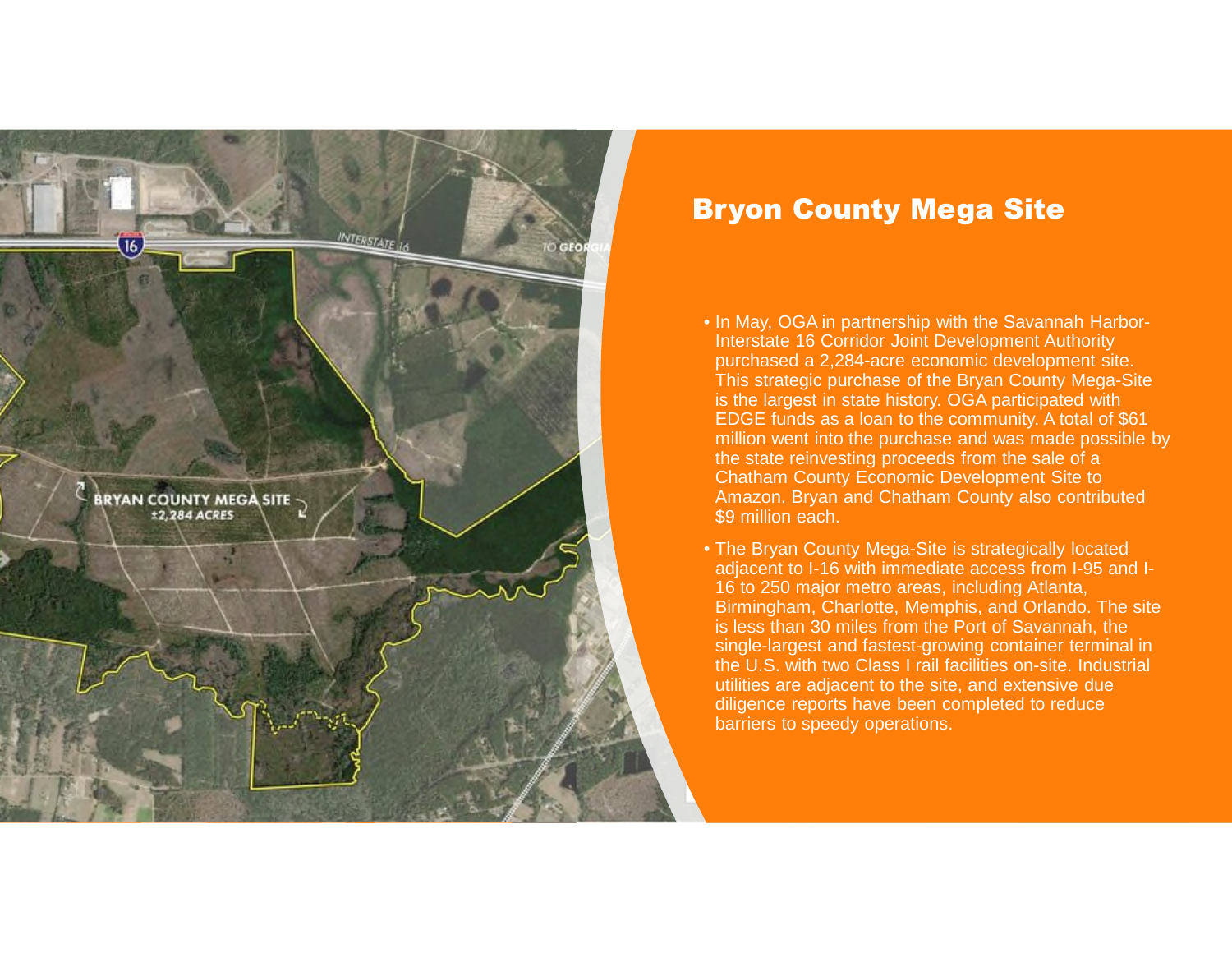# Rural Innovation Fund

- In response to the pandemic, rural Georgians have demonstrated a resiliency and an entrepreneurial spirit that can be harnessed to capitalize on opportunities as lifestyles change and the global supply chain shifts.
- To enable these opportunities, a new Rural Innovation Program was launched in 2021. This highly flexible program is intended to be a local resource when projects are ineligible for other funding programs.

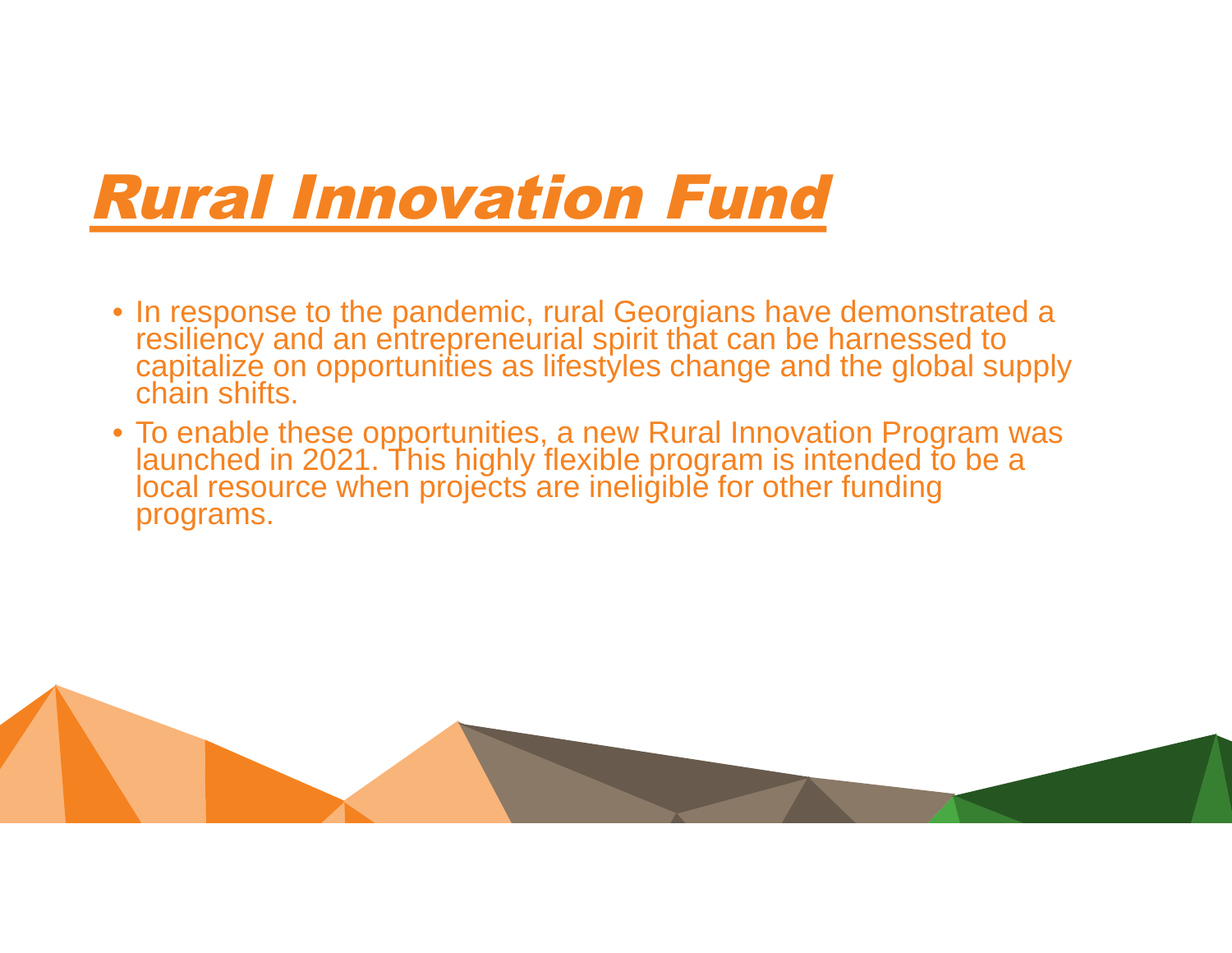#### Rurual Innovation Awards – By the Numbers 2021

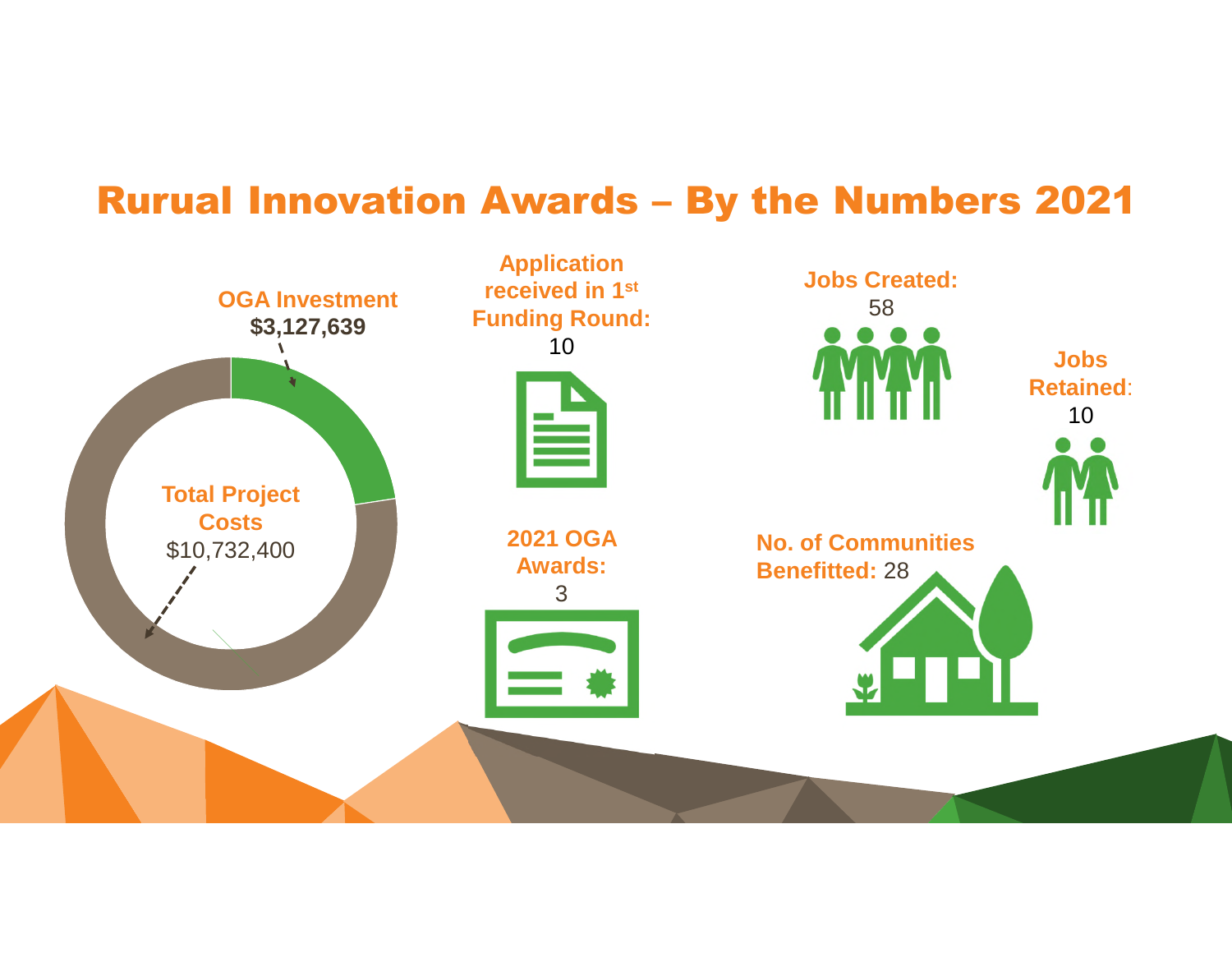### Projects Awarded

- •**Fitzgerald Ben Hill County Development Authority: \$550,000**
	- •Cooperative and Innovative Kitchen

• **Miller County Development Authority: \$750,000** •Georgia Rural Hospital Food Collaborative

•**Tattnall County Industrial Development Authority: \$507,153** •Rotary Corporation